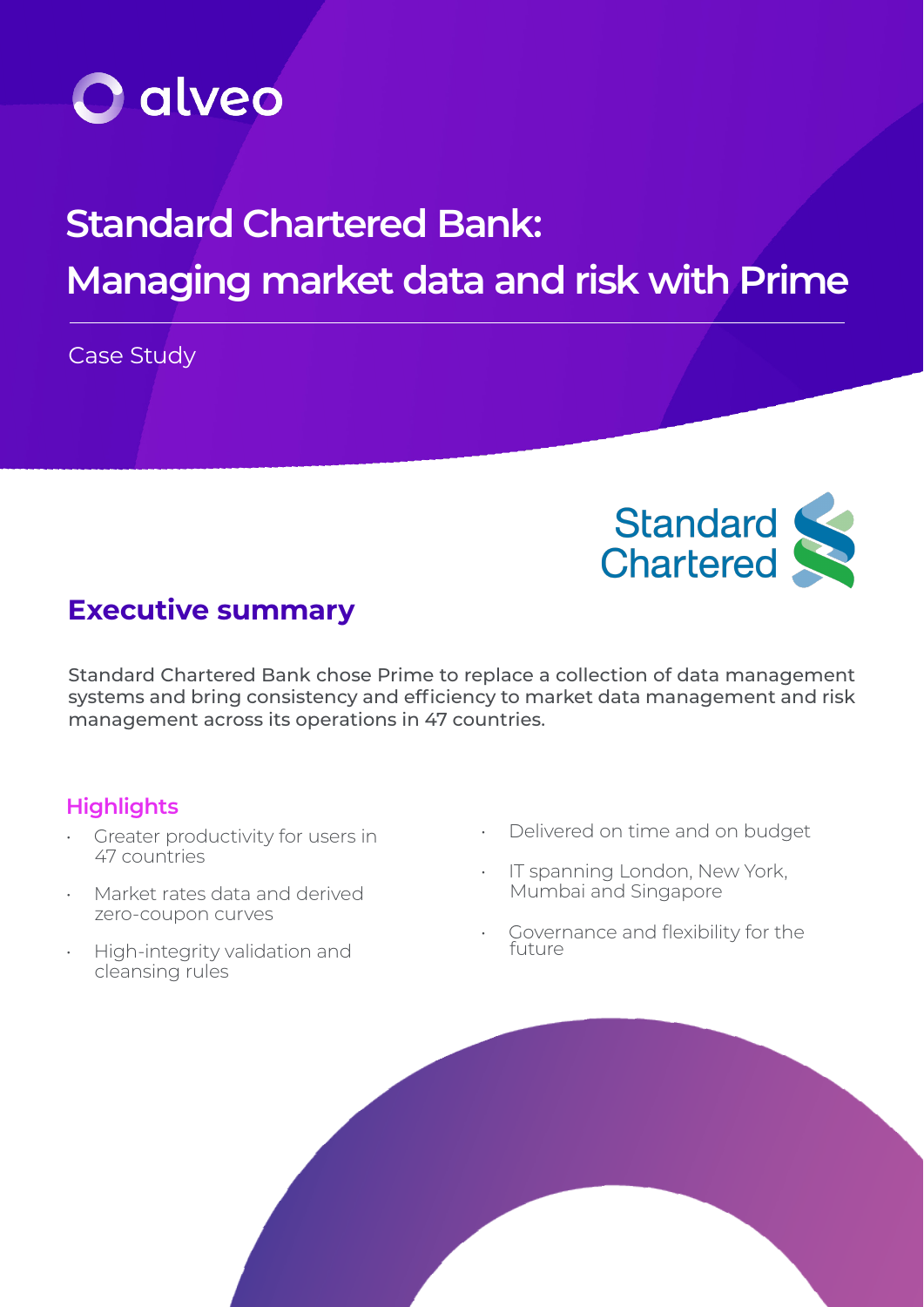### **Business Challenge**

**Standard Chartered needed to undertake a major overhaul of its management of market rates data. The existing method, using a variety of systems, was overstretched and current and future business expansion was unsustainable.**

Management of the market data underpinning risk management may go unnoticed when working well, or when downstream banking applications are being updated regularly, but it can cause significant disruption if either is not. Also being acutely aware of the ever-changing corporate governance and regulatory compliance requirements for greater visibility of data and manipulation of data sets, the bank was keen to update its market rates system.

#### **Standard Chartered was outgrowing the capacity of its existing data management systems.**

"We were overstretched," says the project manager, "and we couldn't see a route forward to extend its functionality." This posed a problem as the bank looked to bring on board new instrument types. "The support volumes were increasing," says their Project Manager, "and we were experiencing one downtime event per week, when as a business we aim for one day a year, or 99.8% uptime." The manual checks and balances needed were impacting efficiency, and putting the teams under immense pressure in order to meet SLAs. The bank's key requirements were reliability, scalability and flexibility.

**They covered 4 key areas of data capture and manipulation:**

#### **Data capture**

Data can be captured and normalized from a number of specified sources, e.g. Thomson Reuters, Bloomberg and Interactive Data; as well as proprietary formats. Data can be updated in real-time, at end of day or intra-day. In Standard Chartered's specific case, the system needed to allow local time-stamp capture, for end of day delivery.

#### **Aggregation**

Aggregation of data provides a Golden Copy $_{TMA}$ data set. Data can be enriched and transformed according to rules set up in the system. Alveo acts as the system of record for market data, providing a key resource for audit and control.

#### **Validation and cleansing**

Data is validated at different levels, for example, from the point of capture right through to distribution. Anomalies can be identified and resolved, according to set rules within the system.

#### **Tolerance checking**

Global visibility across data means tolerances can be checked centrally, providing "early warning" signs of any sudden spikes or excesses.



Analysis of risk factor data with the user desktop



PROJECT MANAGER AT STANDARD CHARTERED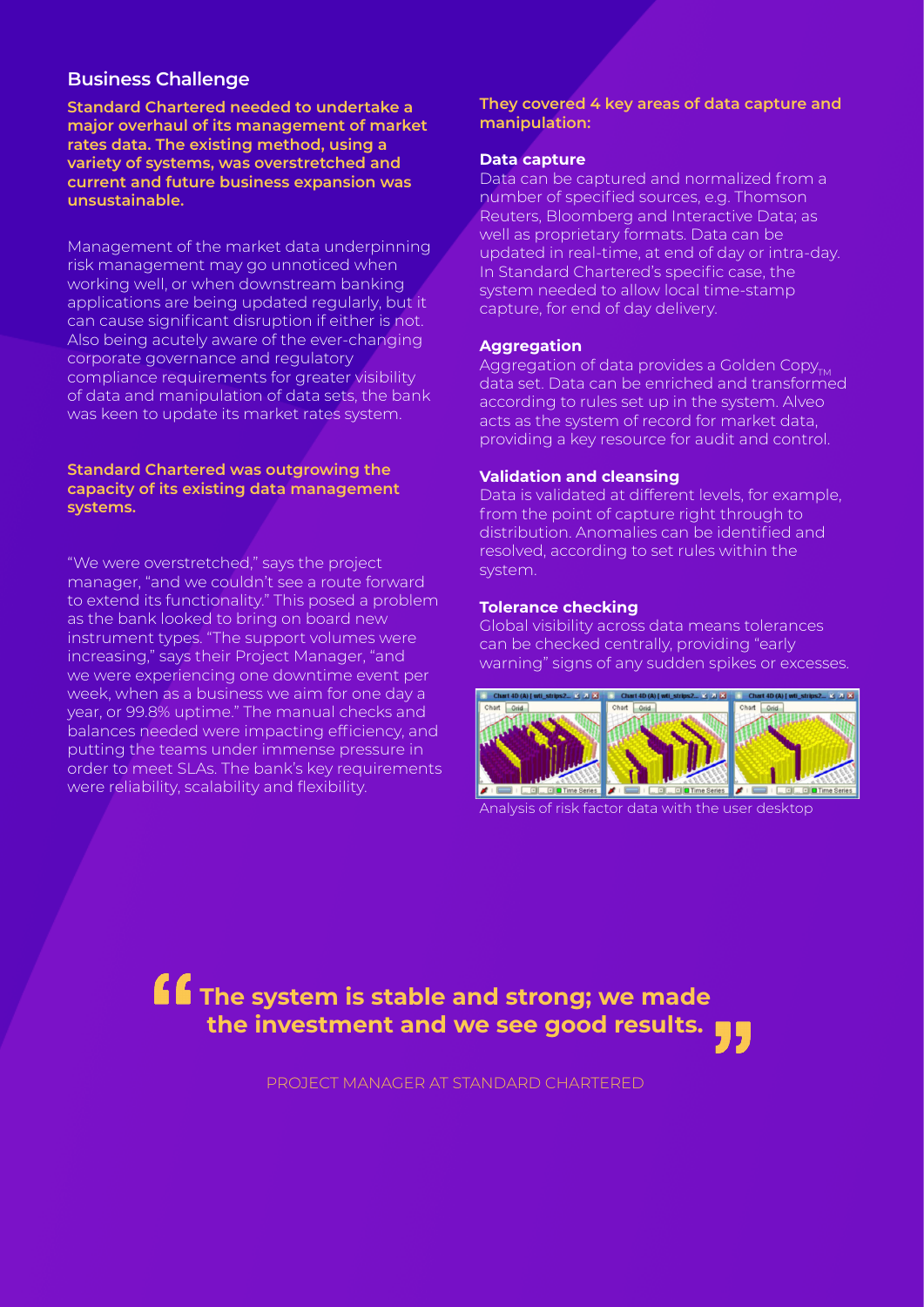## **Alveo solution**

**Standard Chartered wanted the most functional and configurable market risk product available. They were looking for an implementation path and timetable that would make a move seamless for staff and customers.**

"Once you've invested in a solution like this, you cannot simply change your mind and throw it out," says the Project Manager

"So it is worth spending that extra month on selection to ensure you get the right system."

Following an exhaustive selection process, Standard Chartered chose Alveo for its reliability, scalability and flexibility.

Alveo could also develop additional areas of functionality that no other vendor system could provide.

## **Benefits**

Standard Chartered found the system it was looking for with Alveo. Prime acts as the system of record for market data, providing a key resource for audit and control.



Combine disparate information from multiple sources

The system delivers powerful functionality to user desktops resulting in greater productivity for both IT and business users.

- Maintained interfaces to real-time gateways (such as Bloomberg, Six Financial, Interactive Data, Thomson Reuters) allow the internal IT team to focus on adding value
- Coverage of all asset types for faster time to market
- Price consolidation to standardize and aggregate multiple sources
- Business rules and a library of validation rules allowing flexibility within an existing framework
- Automated workflows for routing suspect price items to the relevant specialist or department, and the extensive role and object-based security for optimal reliability
- Curve library to generate secondary data such as zero curves, bond curves, implied volatilities and correlation Matrices
- Rich charting functionality with options to slice and dice the data, ideal for investigating market anomalies and tracking risk factors
- A complete audit trail allowing visibility over who changed or approved what and when
- Granular data permissioning and role-based security determining what users can and cannot do and which data sets they can view and which they can change

**Standard Chartered users have essential data for pricing, portfolio analysis and asset valuation, ensuring their customers are delivered the best possible service.**

**Their regulatory obligations for risk management can now be met with 100% confidence.**